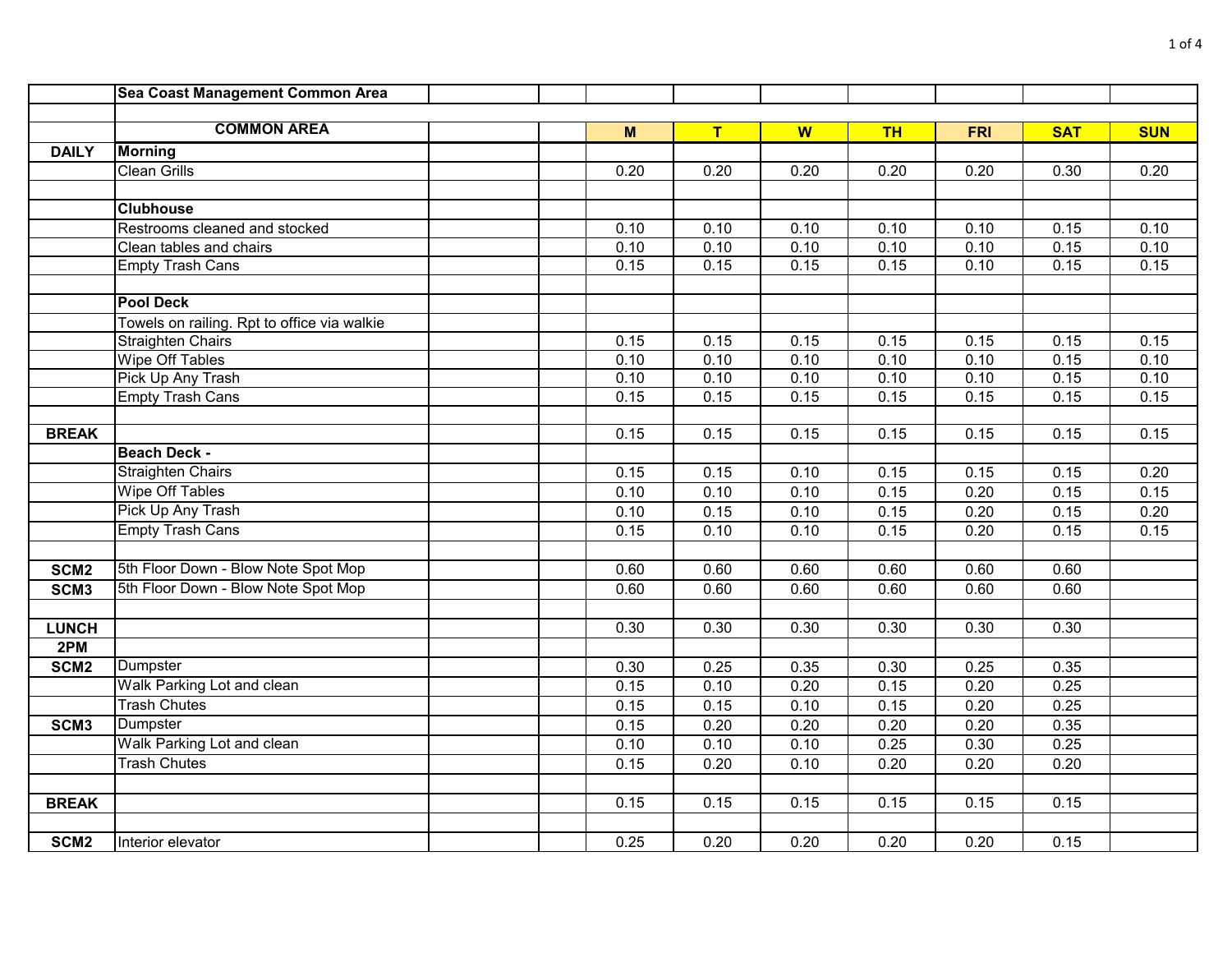|                  | Sea Coast Management Common Area |      |                   |      |           |            |            |            |
|------------------|----------------------------------|------|-------------------|------|-----------|------------|------------|------------|
|                  |                                  |      |                   |      |           |            |            |            |
|                  | <b>COMMON AREA</b>               | M    | T                 | W    | <b>TH</b> | <b>FRI</b> | <b>SAT</b> | <b>SUN</b> |
|                  | Sign review                      | 0.10 | 0.10              | 0.10 | 0.15      | 0.15       | 0.15       |            |
|                  | Empty trash cans                 | 0.15 | 0.15              | 0.10 | 0.20      | 0.10       | 0.15       |            |
|                  | <b>Wipe Horizontal Surfaces</b>  | 0.15 | 0.15              | 0.20 | 0.15      | 0.15       | 0.25       |            |
|                  | <b>Wipe Handrails</b>            | 0.15 | 0.15              | 0.25 | 0.15      | 0.25       | 0.25       |            |
|                  |                                  |      |                   |      |           |            |            |            |
| SCM <sub>3</sub> | Interior elevator                | 0.30 | $\overline{0.20}$ | 0.20 | 0.20      | 0.20       | 0.15       |            |
|                  | Sign review                      | 0.15 | 0.10              | 0.10 | 0.10      | 0.15       | 0.15       |            |
|                  | Empty trash cans                 | 0.20 | 0.15              | 0.15 | 0.15      | 0.15       | 0.15       |            |
|                  | <b>Wipe Horizontal Surfaces</b>  | 0.20 | 0.30              | 0.25 | 0.25      | 0.25       | 0.25       |            |
|                  | <b>Wipe Handrails</b>            | 0.20 | 0.30              | 0.30 | 0.30      | 0.25       | 0.25       |            |
|                  |                                  |      |                   |      |           |            |            |            |
|                  | <b>End of Day</b>                |      |                   |      |           |            |            |            |
|                  | Umbrellas down                   | 0.10 | 0.10              | 0.10 | 0.10      | 0.10       |            |            |
|                  | Report to office                 | 0.15 | 0.15              | 0.15 | 0.15      | 0.30       |            |            |
|                  |                                  |      |                   |      |           |            |            |            |
| <b>TWICE A</b>   |                                  |      |                   |      |           |            |            |            |
| <b>WEEK</b>      | <b>Clubhouse</b>                 |      |                   |      |           |            |            |            |
|                  | Sweep & Spot Mop                 |      |                   |      |           | 0.30       |            |            |
|                  | Clean Sliders Inside & Out       |      |                   |      |           | 0.25       |            |            |
|                  | Wash Windows                     |      |                   |      |           | 0.30       |            |            |
|                  | <b>RainX Windows</b>             |      |                   |      |           |            |            |            |
|                  |                                  |      |                   |      |           |            |            |            |
|                  | <b>Beach &amp; Pool Deck</b>     |      |                   |      |           |            |            |            |
|                  | Sheila Shine Pool Railings       |      | 0.30              |      |           |            |            |            |
|                  | Sheila Shine Beach Showers       |      | 0.30              |      |           |            |            |            |
|                  |                                  |      |                   |      |           |            |            |            |
|                  | SCM <sub>2</sub>                 |      |                   |      |           |            |            |            |
|                  | Sanatize luggage carts           |      |                   | 0.30 |           |            | 0.20       |            |
|                  | Clean Both sides of Door Glass   |      |                   | 0.25 |           |            | 0.15       |            |
|                  | Clean windows In/Out             |      |                   | 0.25 |           |            | 0.15       |            |
|                  | <b>Sheila Shine Elevators</b>    |      |                   |      |           |            |            |            |
|                  | Sheila Shine Trash Chutes        |      |                   |      |           |            |            |            |
|                  |                                  |      |                   |      |           |            |            |            |
|                  | SCM <sub>3</sub>                 |      |                   |      |           |            |            |            |
|                  | Sanatize luggage carts           |      |                   | 0.30 |           |            | 0.20       |            |
|                  | Clean Both sides of Door Glass   |      |                   | 0.25 |           |            | 0.15       |            |
|                  | Clean windows In/Out             |      |                   | 0.25 |           |            | 0.15       |            |
|                  | <b>Sheila Shine Elevators</b>    |      |                   |      |           |            |            |            |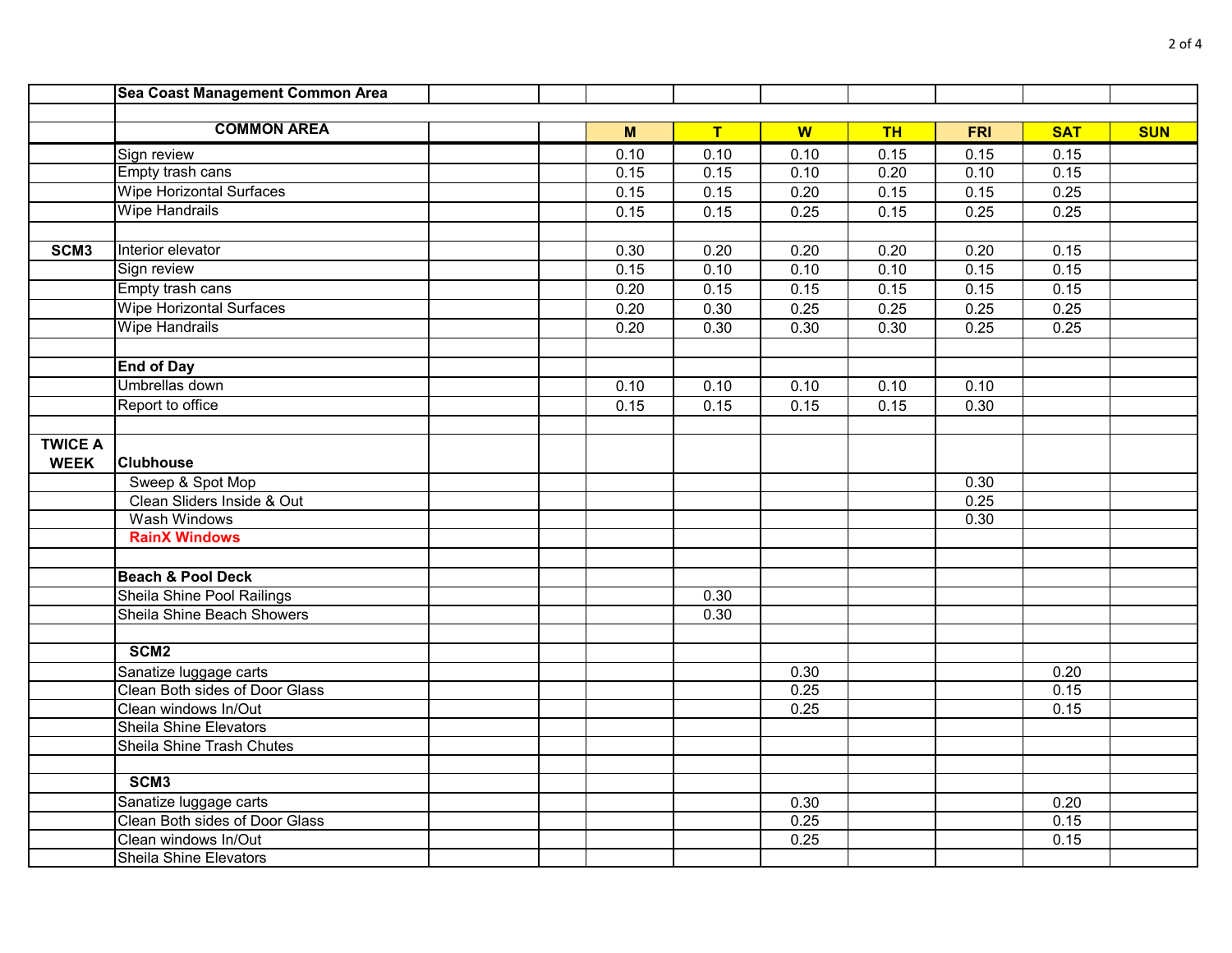|               | Sea Coast Management Common Area |  |      |                         |   |           |            |            |            |
|---------------|----------------------------------|--|------|-------------------------|---|-----------|------------|------------|------------|
|               |                                  |  |      |                         |   |           |            |            |            |
|               | <b>COMMON AREA</b>               |  | M    | $\overline{\mathsf{T}}$ | W | <b>TH</b> | <b>FRI</b> | <b>SAT</b> | <b>SUN</b> |
|               | Sheila Shine Trash Chutes        |  |      |                         |   |           |            |            |            |
|               |                                  |  |      |                         |   |           |            |            |            |
|               | <b>Laundry Rooms</b>             |  |      |                         |   |           |            |            |            |
|               | Sweep-Spot Mop                   |  |      |                         |   | 0.30      |            | 0.30       |            |
|               | <b>Empty Trash Cans</b>          |  |      |                         |   | 0.20      |            | 0.25       |            |
|               | <b>Wipe Horizonal Surfaces</b>   |  |      |                         |   | 0.30      |            | 0.30       |            |
|               | Ducts cleaned out                |  |      |                         |   |           |            |            |            |
|               |                                  |  |      |                         |   |           |            |            |            |
| <b>ONCE A</b> |                                  |  |      |                         |   |           |            |            |            |
| <b>WEEK</b>   | <b>TRASH-Monday</b>              |  |      |                         |   |           |            |            |            |
|               | Consolidate Bulk                 |  | 0.25 |                         |   |           |            |            |            |
|               |                                  |  |      |                         |   |           |            |            |            |
|               | Kitchen-Sunday                   |  |      |                         |   |           |            |            |            |
|               | Clean Kitchen                    |  |      |                         |   |           |            | 0.30       |            |
|               | Clean out window/tracks          |  |      |                         |   |           |            | 0.10       |            |
|               | Clean out Refrigerator           |  |      |                         |   |           |            | 0.30       |            |
|               | Clean out Microwave              |  |      |                         |   |           |            | 0.15       |            |
|               | <b>Office</b>                    |  |      |                         |   |           |            |            |            |
|               | <b>Empty Trash</b>               |  |      |                         |   |           |            |            | 0.10       |
|               | Clean floor                      |  |      |                         |   |           |            |            | 0.20       |
|               | <b>Spring Clean</b>              |  |      |                         |   |           |            |            | 0.40       |
|               |                                  |  |      |                         |   |           |            |            |            |
|               | <b>Trash</b>                     |  |      |                         |   |           |            |            |            |
|               | Deodorize chutes                 |  |      | 0.60                    |   |           |            |            |            |
|               |                                  |  |      |                         |   |           |            |            |            |
| 1ST OF        |                                  |  |      |                         |   |           |            |            |            |
| <b>THE</b>    |                                  |  |      |                         |   |           |            |            |            |
| <b>MONTH</b>  | <b>Light Testing - Mthly</b>     |  |      |                         |   |           |            |            |            |
|               | <b>Exit Lights</b>               |  |      |                         |   |           |            |            |            |
|               | <b>Building Lights</b>           |  |      |                         |   |           |            |            |            |
|               | <b>Entrance Lights</b>           |  |      |                         |   |           |            |            |            |
|               | <b>Atrium Lights</b>             |  |      |                         |   |           |            |            |            |
|               | <b>Flag Light</b>                |  |      |                         |   |           |            |            |            |
|               | <b>Stairwell Lights</b>          |  |      |                         |   |           |            |            |            |
|               | <b>Emergancy Lights</b>          |  |      |                         |   |           |            |            |            |
|               |                                  |  |      |                         |   |           |            |            |            |
|               |                                  |  |      |                         |   |           |            |            |            |